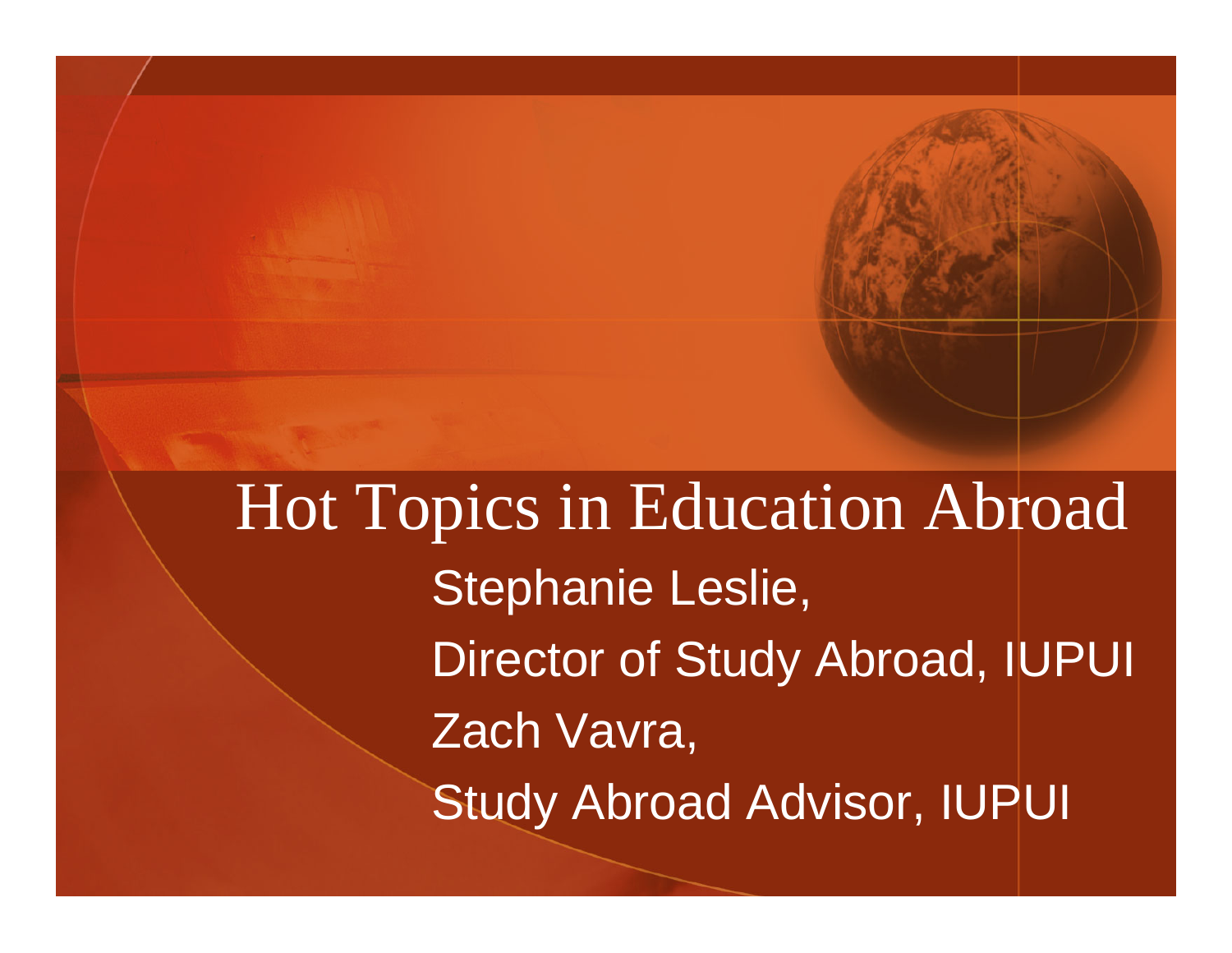### Mexico/Thailand Travel Warnings

- Countries that generally see significant US students
- Safety/security of students is the priority
- Programs getting ready to leave versus programs already on the ground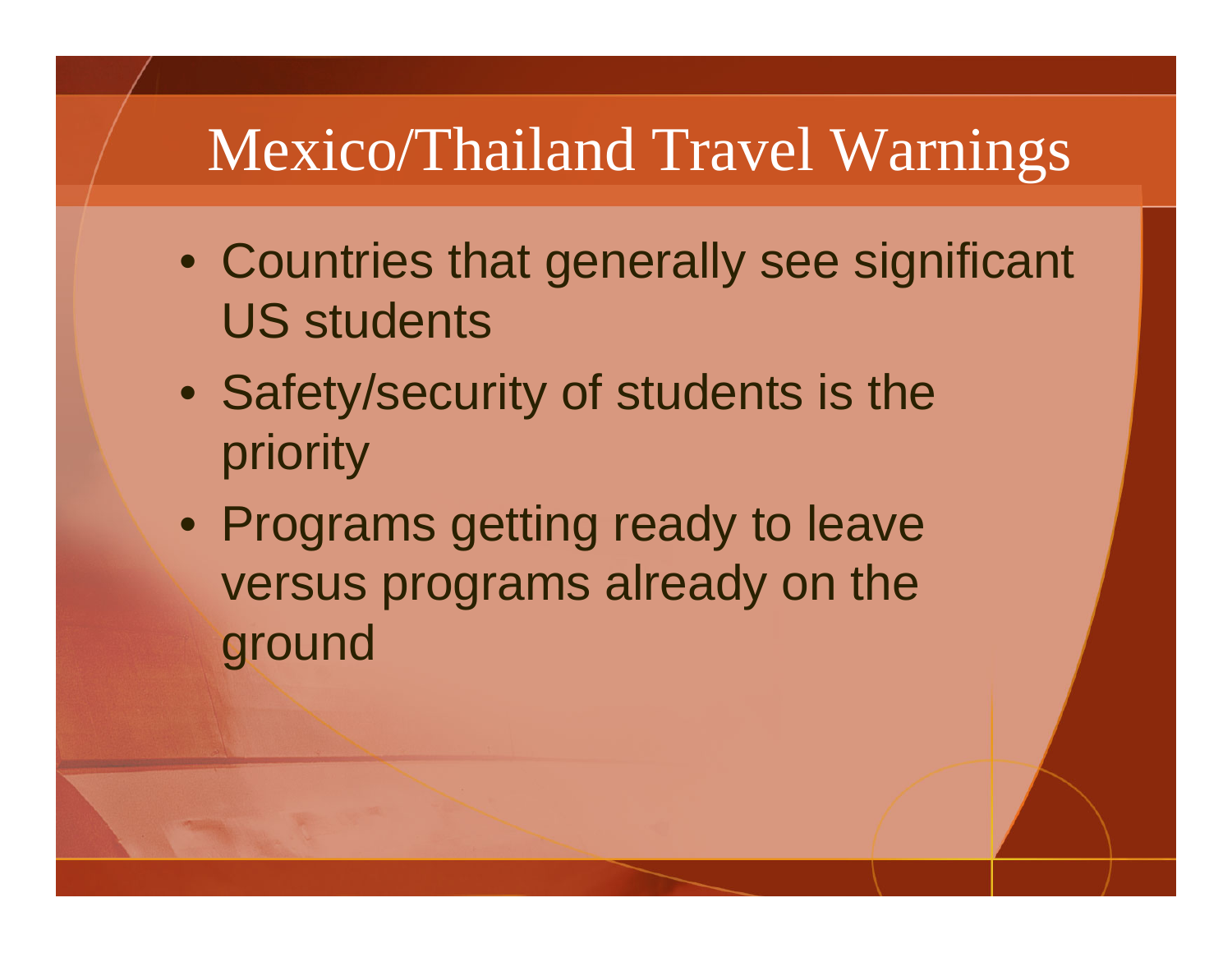# Travel Warnings vs Travel Alerts

#### – Travel Alerts

- terrorist threats and other relatively short-term and/or trans-national conditions posing significant risks to the security of American travelers.
- Could affect only a particular area of the country
- Travel Warnings
	- long-term, protracted conditions; the closure of an embassy or consulate or because of a drawdown of its staff.
	- affect the entire country not just a region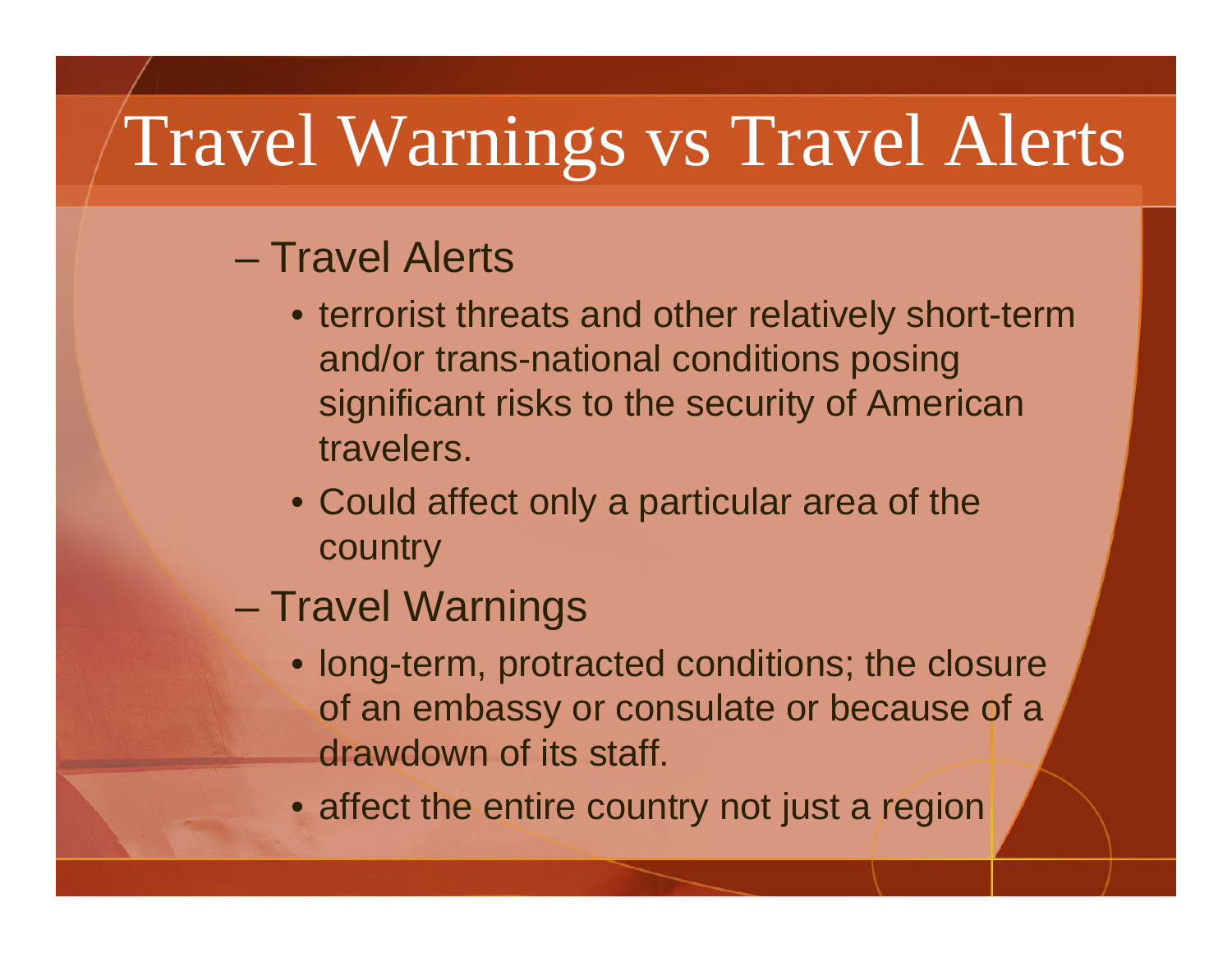### Gathering information

- Consulting other countries travel information
	- Canada -

[http://canadaonline.about.com/gi/dynamic/offsite.htm?zi=1/XJ&sdn=canadaonline&zu=http%3A%2F%2Fww](http://canadaonline.about.com/gi/dynamic/offsite.htm?zi=1/XJ&sdn=canadaonline&zu=http%3A%2F%2Fwww.voyage.gc.ca%2Fdest%2Fctry%2Freportpage-en.asp) w.voyage.gc.ca%2Fdest%2Fctry%2Fre

[portpage-en.asp](http://canadaonline.about.com/gi/dynamic/offsite.htm?zi=1/XJ&sdn=canadaonline&zu=http%3A%2F%2Fwww.voyage.gc.ca%2Fdest%2Fctry%2Freportpage-en.asp)

- e a serie de la provincia de la provincia del provincia del provincia del provincia del provincia del provincia<br>En la provincia del provincia del provincia del provincia del provincia del provincia del provincia del provin  $UK -_{http://ww}$ [w.fco.gov.uk/en/travel-and-living-abroad/travel-advice-by-country/](http://www.fco.gov.uk/en/travel-and-living-abroad/travel-advice-by-country/)
- Australia <http://www.smartraveller.gov.au/zw-cgi/view/Advice/>
- Talking with the regional security office at the us embassy abroad
- Local news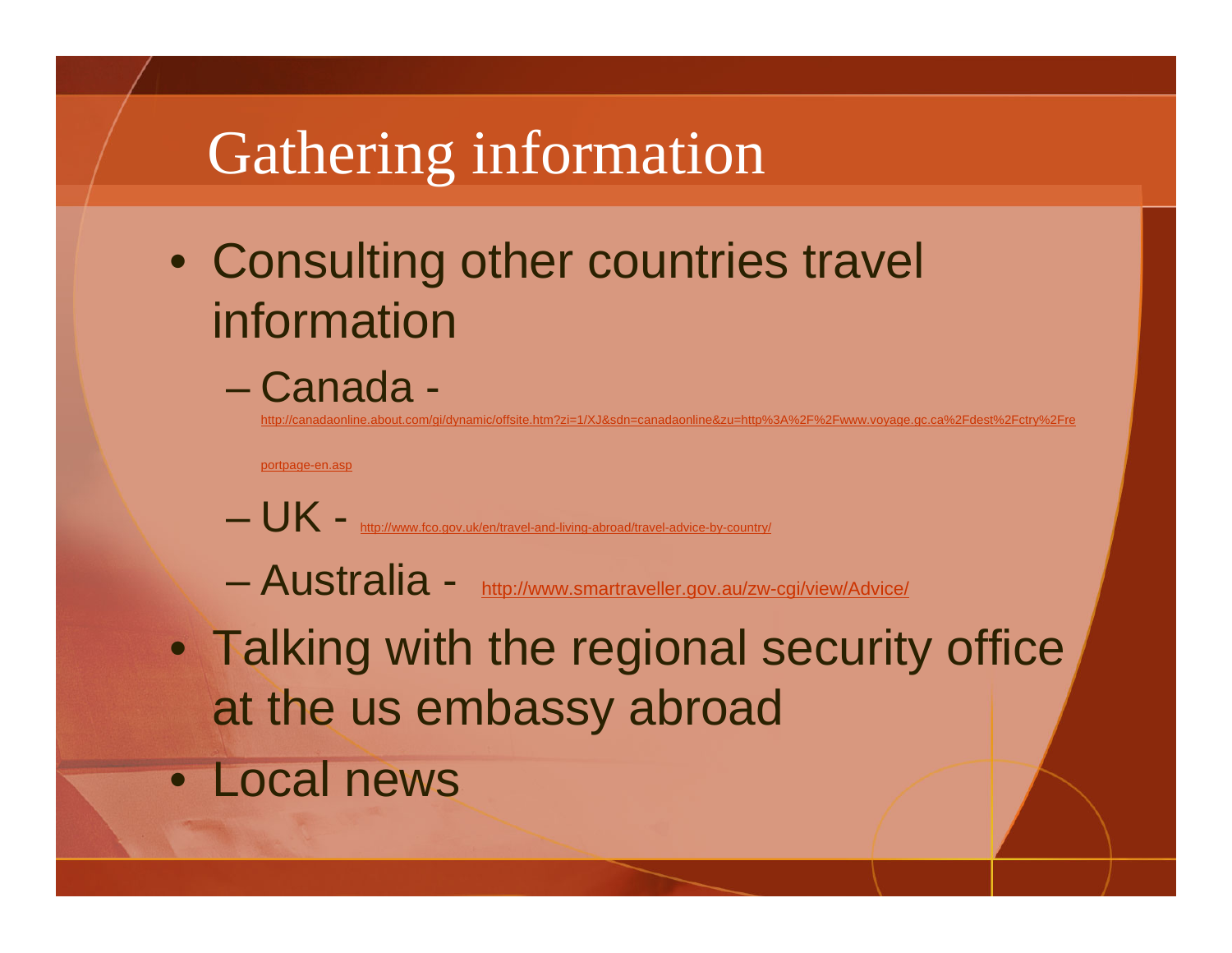#### Gathering information

- Talking with your partners in the host country about what they are seeing
- Talking with other study abroad professionals about their experiences in the location
- OSAC information on the country what are American businesses/NGOs seeing on the ground <http://www.osac.gov/>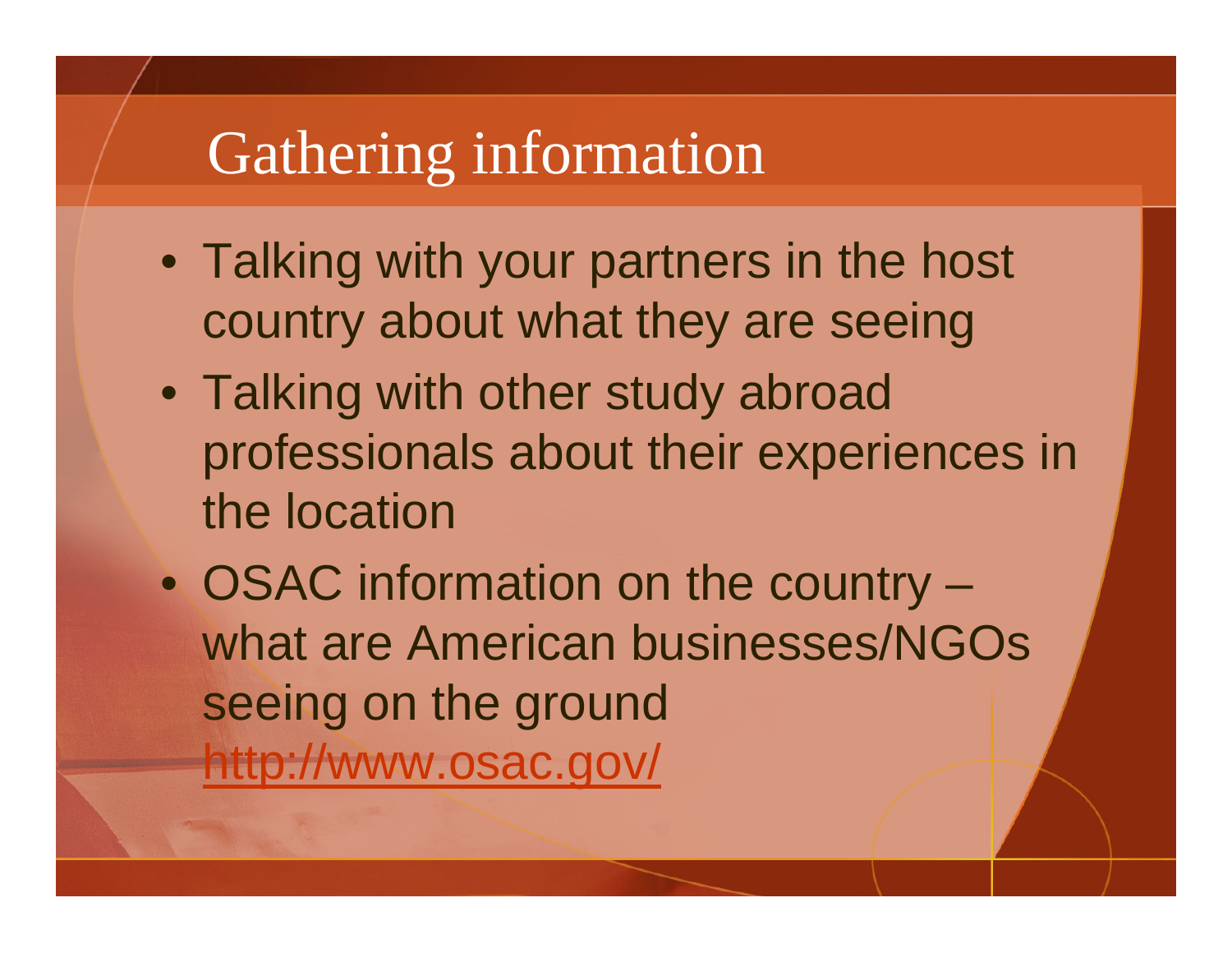#### How do we respond to a travel warning?

If there isn't already a committee on campus to review programs establish one to review the information. No one should be making a decision like this alone. Involve university counsel and risk managers on your campus.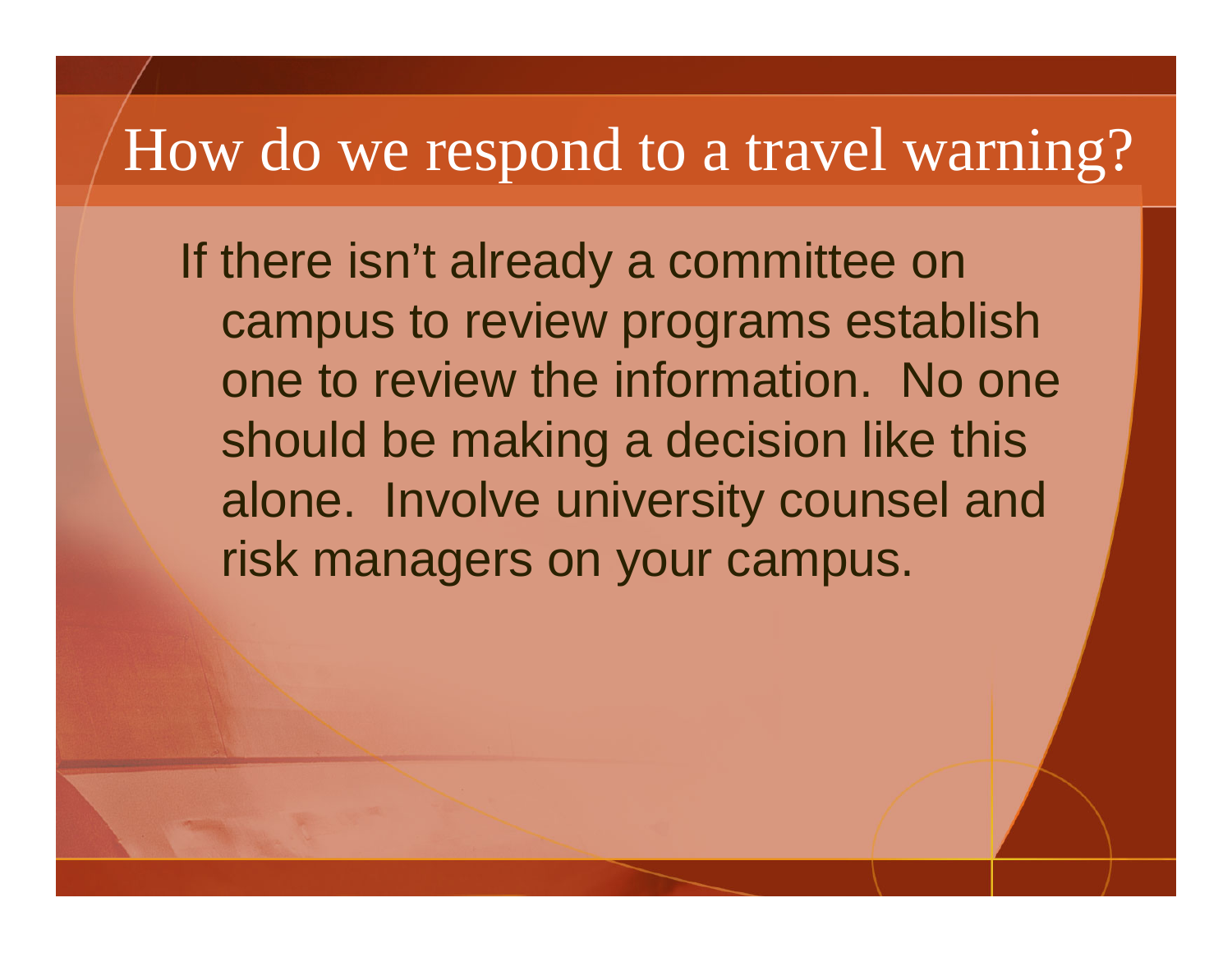# ?s for the Committee to Consider

- What is the risk to students/staff/program?
- Could the program run in another location with the same benefit to the students?
- Will the presence of students benefit the local community?
- What would the impact be of canceling the program?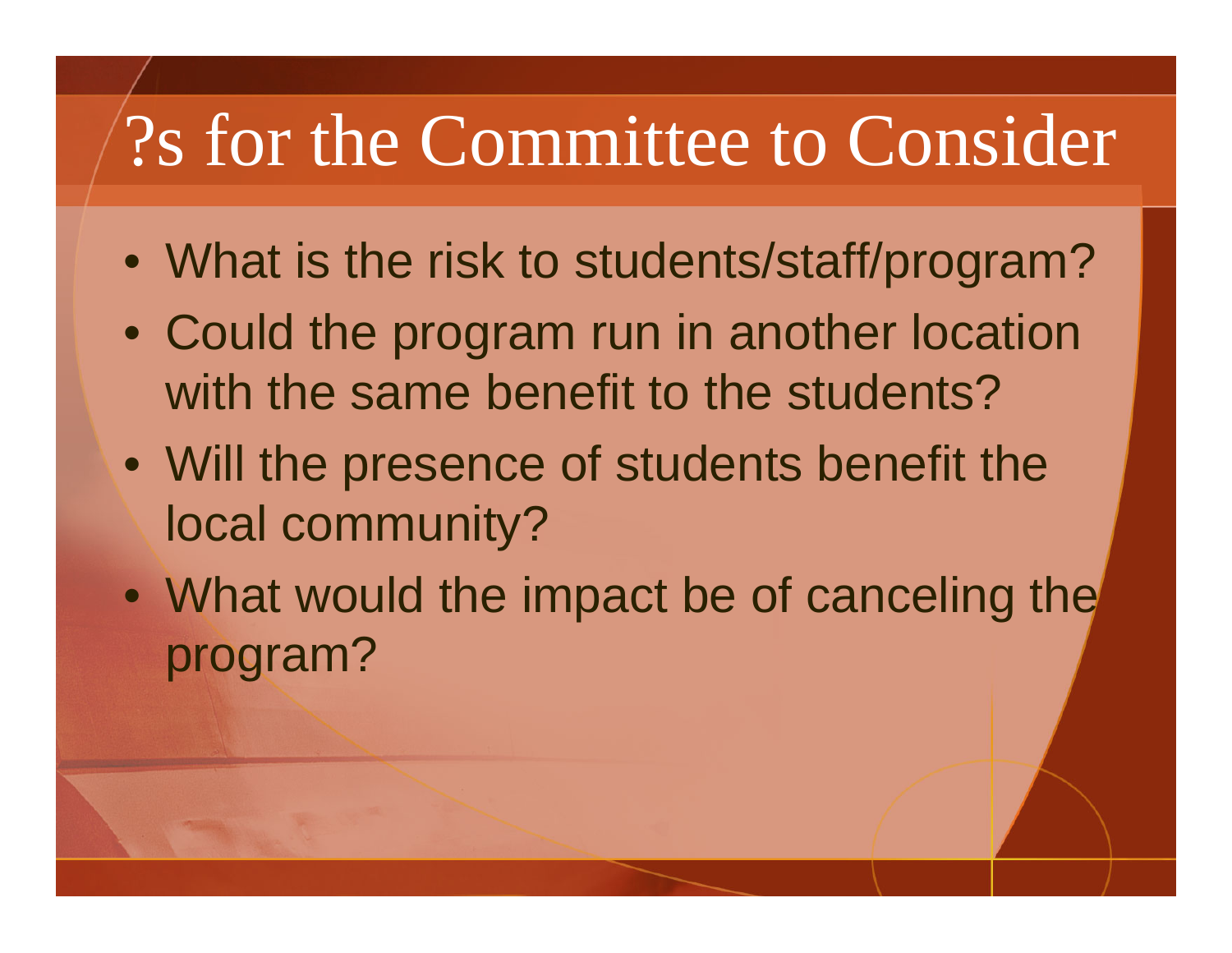# ?s for the Committee to Consider

- Is it worth the risk?
- If something bad did happen could you/your institution respond to questions from family members and friends of those injured/killed and in good conscience say that it was the right decision to run the program in the country?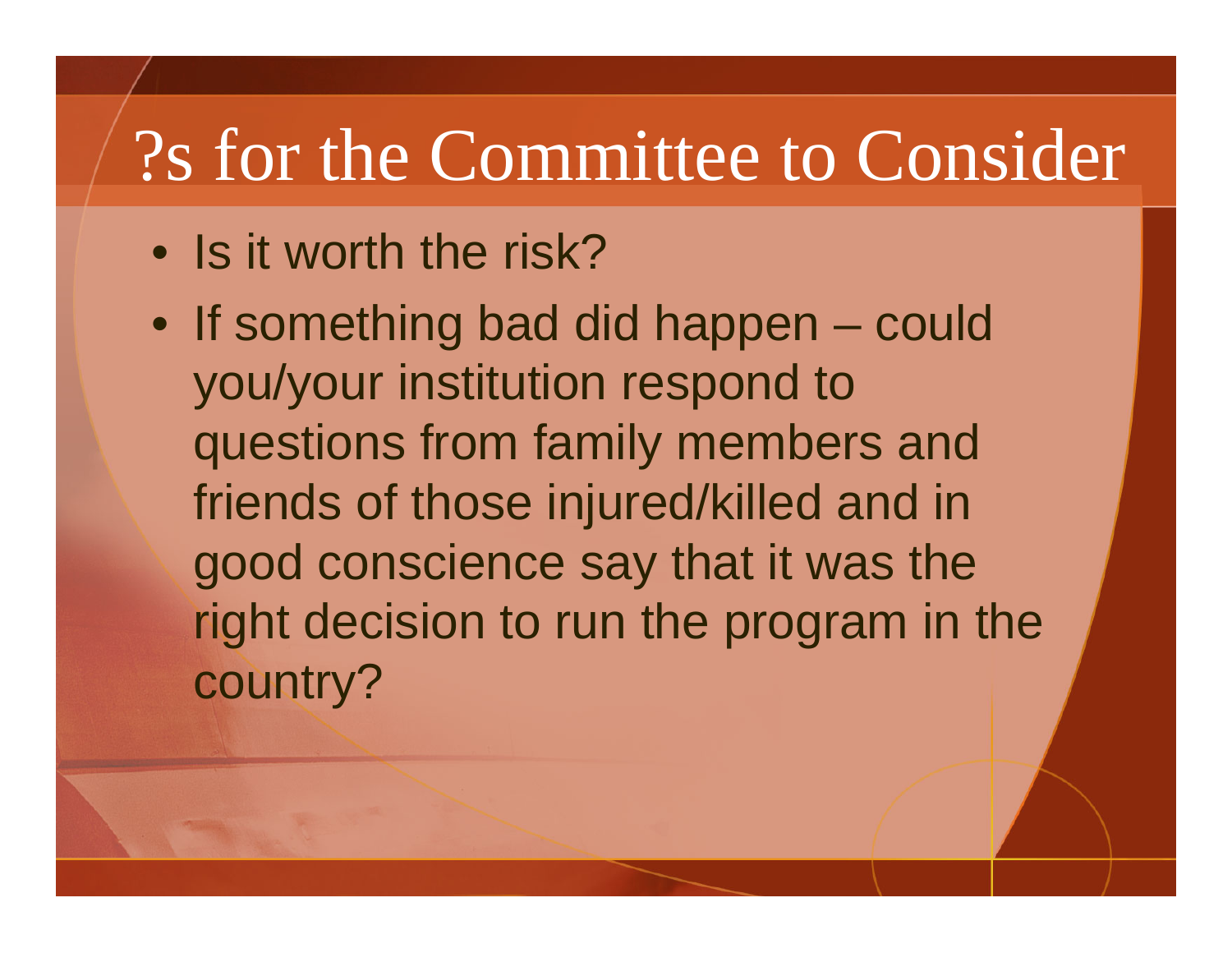### NAFSA Health & Safety Subcommittee

• [http://nafsa.org/resourcelibrary/default.as](http://nafsa.org/resourcelibrary/default.aspx?catId=429104) [px?catId=429104](http://nafsa.org/resourcelibrary/default.aspx?catId=429104)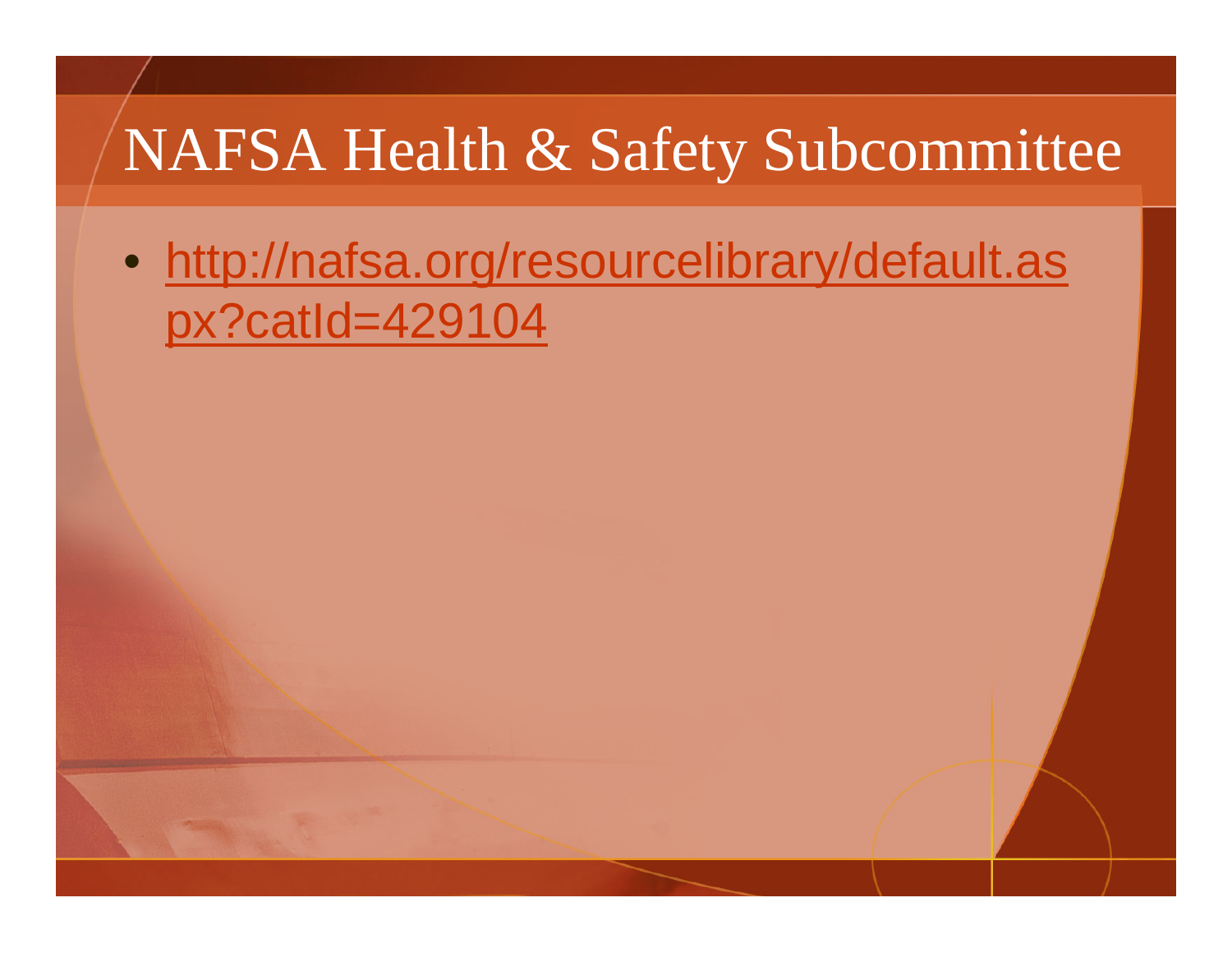#### Volcano (other unexpected issues) & Insurance

• Many institutions require students to purchase international health insurance but don't provide detailed information on travel/trip insurance for students.

• Should offices be doing more?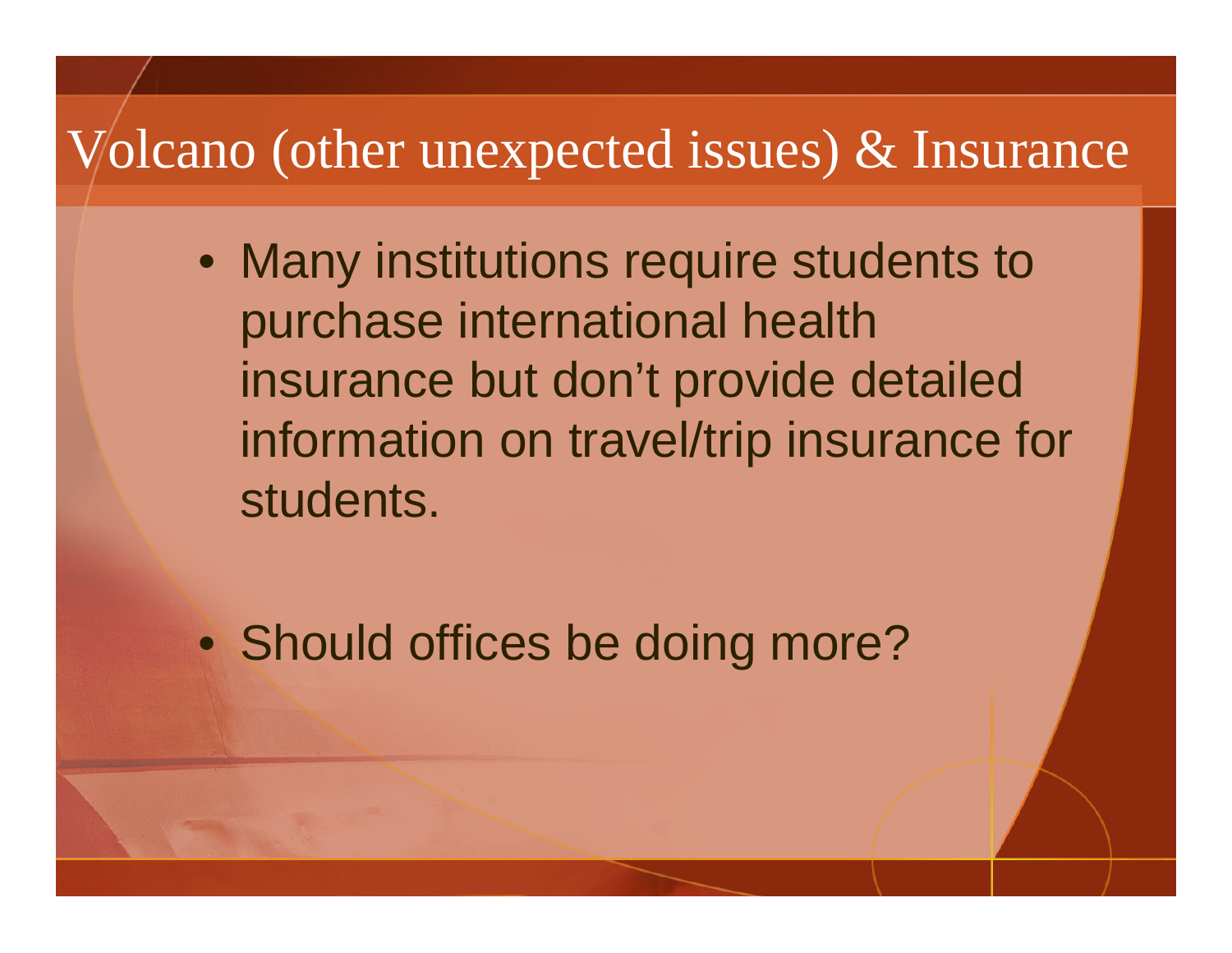#### Understanding the Insurance Maze – Trip/Travel Insurance

- Typically need to purchase the insurance within 6-14 days after the purchase of your tickets
- "Known Events" not covered
	- A hurricane when it becomes a named storm
	- Active political or civil unrest
- Make sure you and your students know what is covered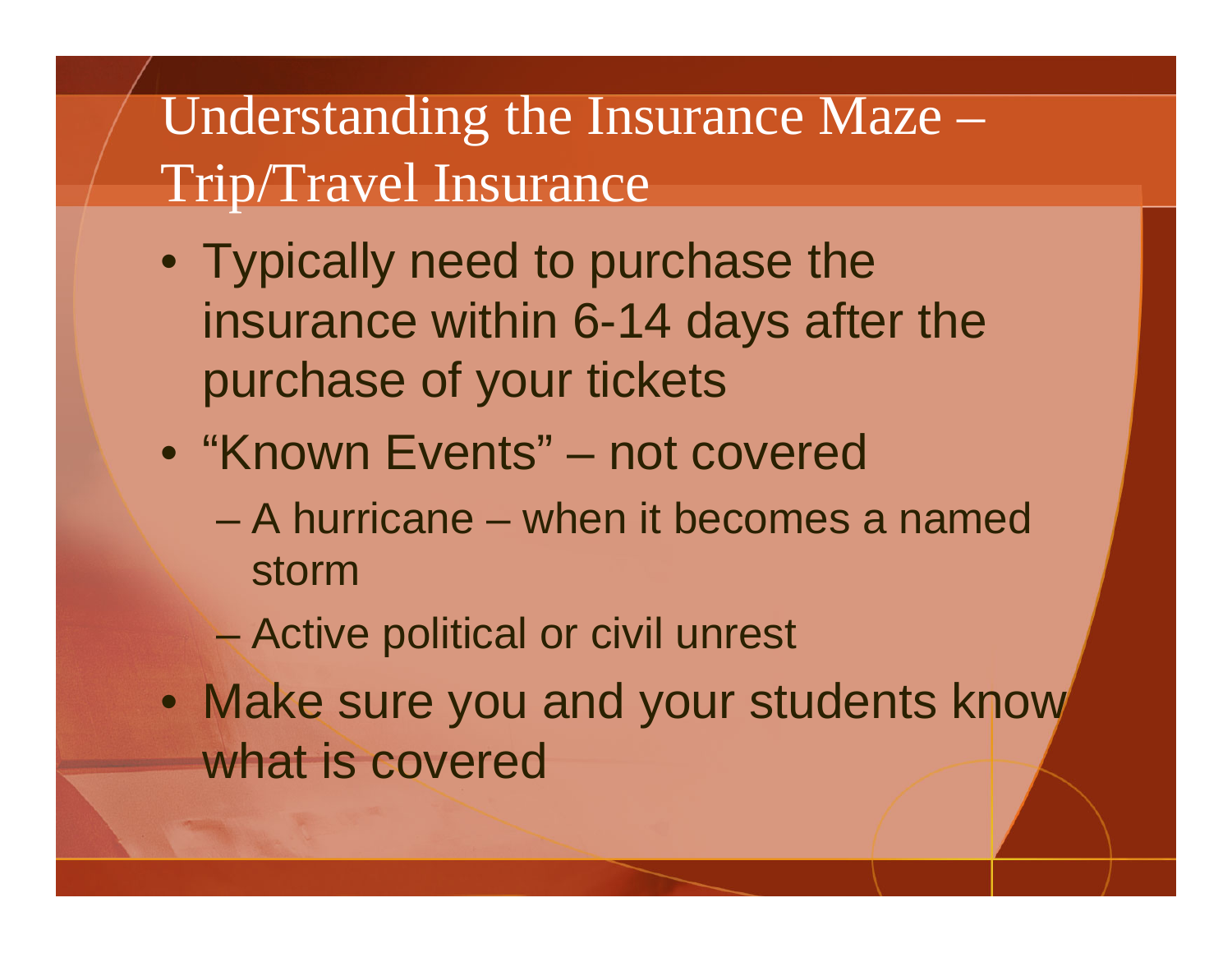#### The Volcano - Specifically

- e a serie de la provincia de la provincia del provincia del provincia del provincia del provincia del provincia<br>En la provincia del provincia del provincia del provincia del provincia del provincia del provincia del provin Some companies (like CSA) views the volcano in Iceland as "adverse weather" with each ash cloud restricting travel as a separate "event". Coverage only for those who purchase insurance between "events".
- Other insurance companies (perhaps most) will not cover volcanic related delays if trip was purchased after first eruption (4/14/10).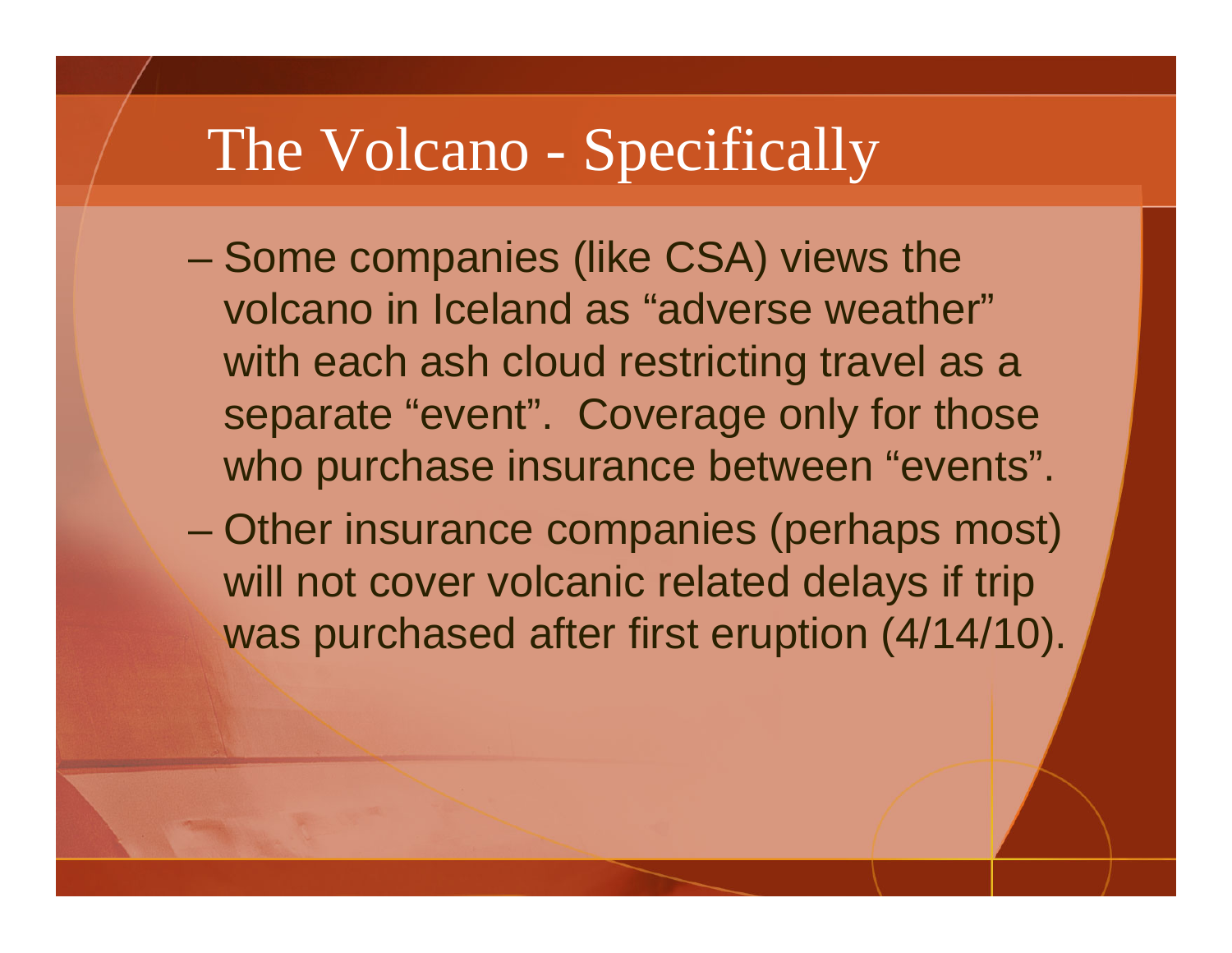# Visas

- NAFSA regulatory practice group and the resources they provide to NAFSAns
- [http://www.nafsa.org/regulatory\\_infor](http://www.nafsa.org/regulatory_information.sec/education_abroad/visas_for_study_abroad/) [mation.sec/education\\_abroad/visas\\_f](http://www.nafsa.org/regulatory_information.sec/education_abroad/visas_for_study_abroad/) [or\\_study\\_abroad/](http://www.nafsa.org/regulatory_information.sec/education_abroad/visas_for_study_abroad/)
- To get help IssueNet[http://issuenet.nafsa.org](http://issuenet.nafsa.org/)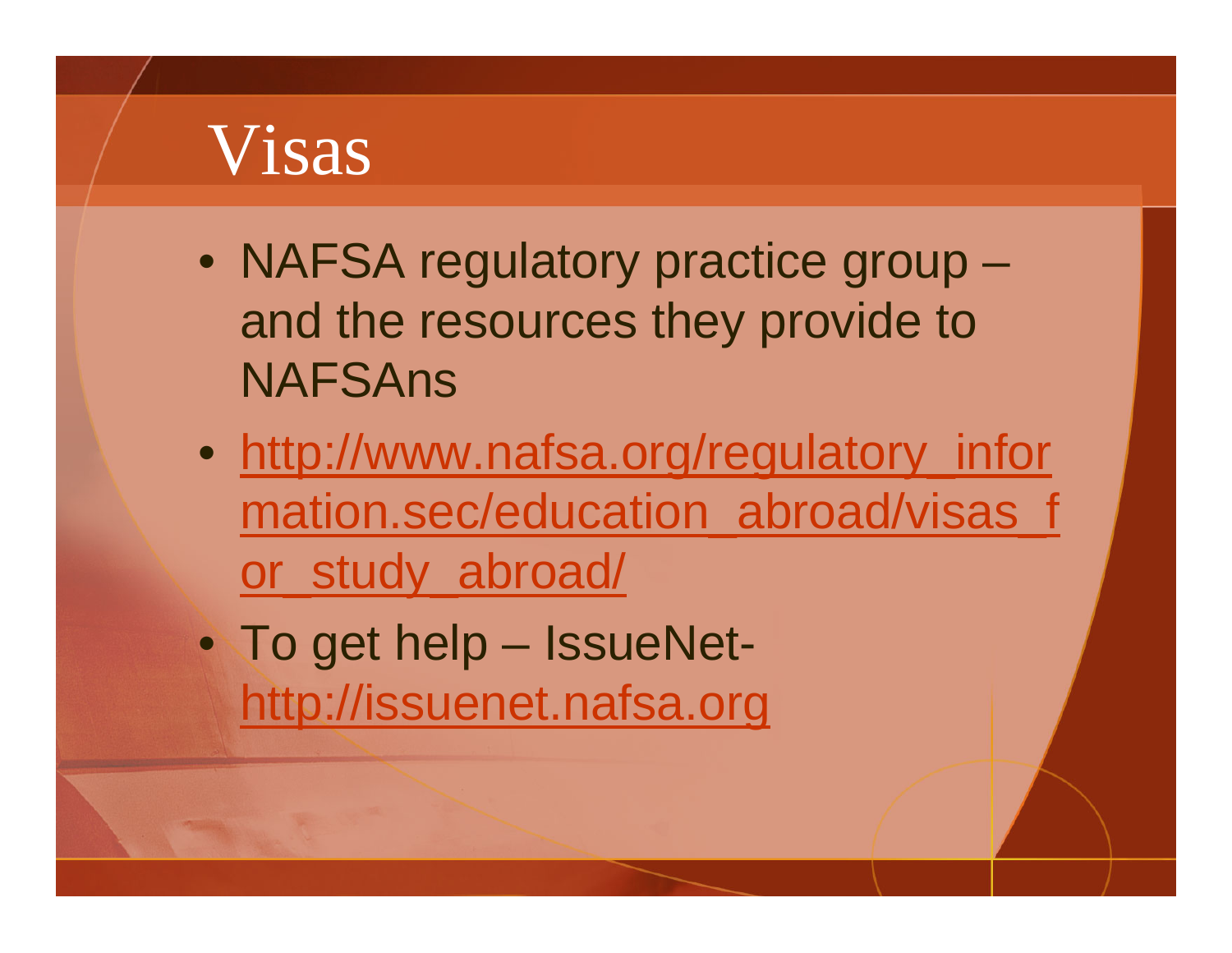## Going Green

- Green Passport <http://www.greenpassport.us/>
- Our responsibility in helping students think about their environmental impact
- Bill McKibben and study abroad [http://www.abroadview.org/green/mc](http://www.abroadview.org/green/mckibben_clip.htm) [kibben\\_clip.htm](http://www.abroadview.org/green/mckibben_clip.htm)